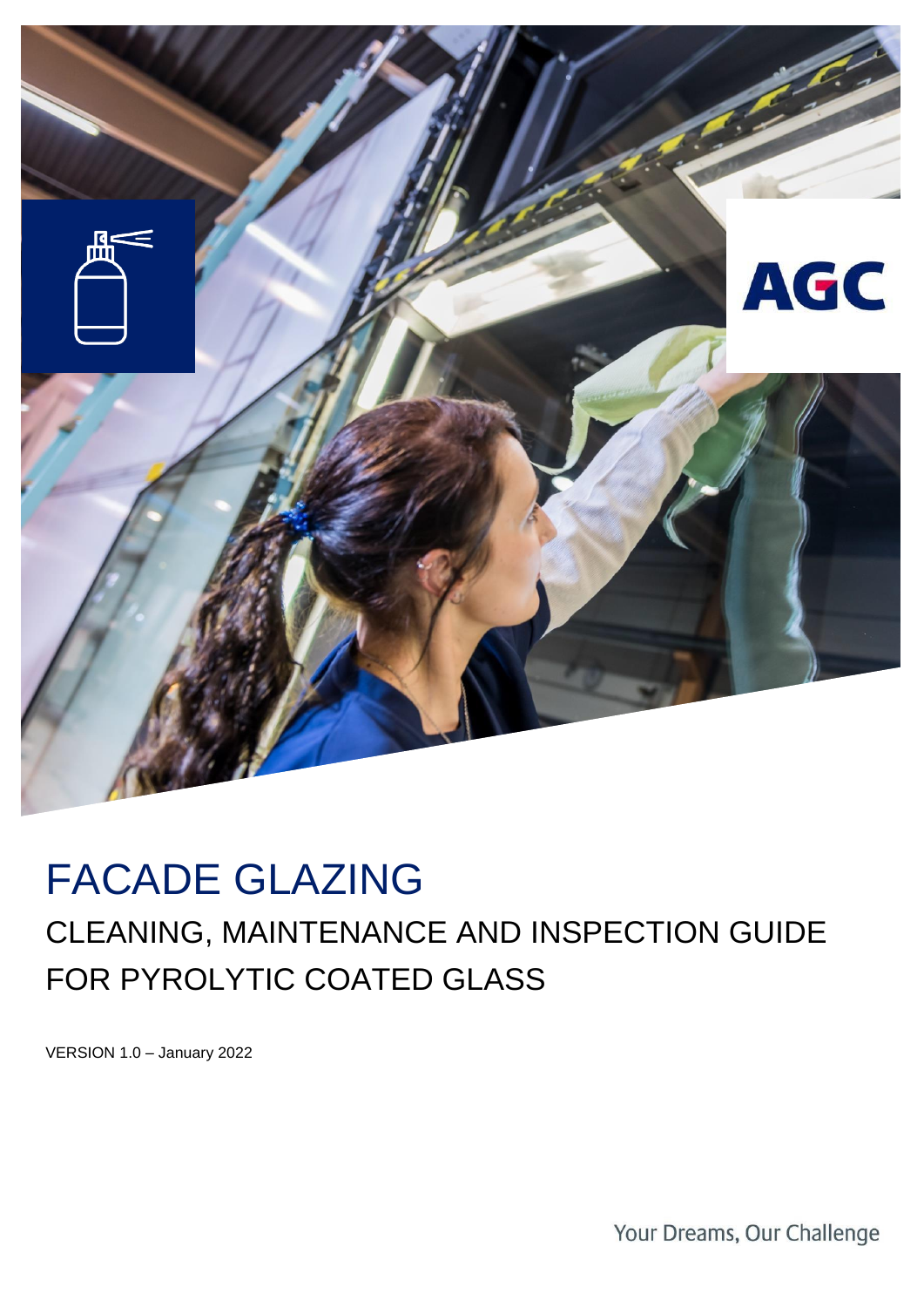This version of the guide replaces and cancels all previous versions. Please check [agc-glassasia.com](https://agc-glassasia.com/) regularly for any updates.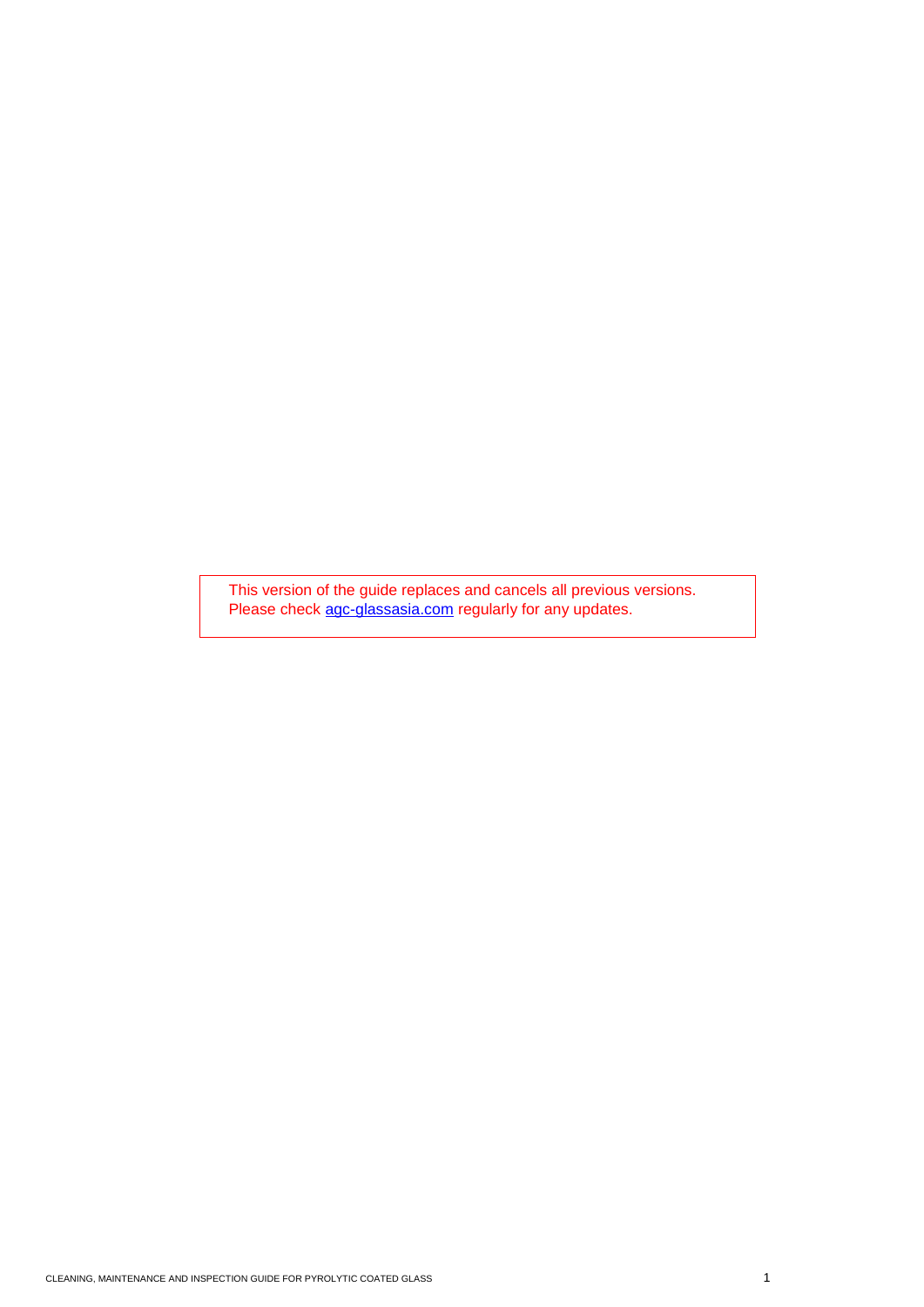### **WA R N I N G**

#### **Carefully read this manual before any cleaning and maintenance of facade glazing.**

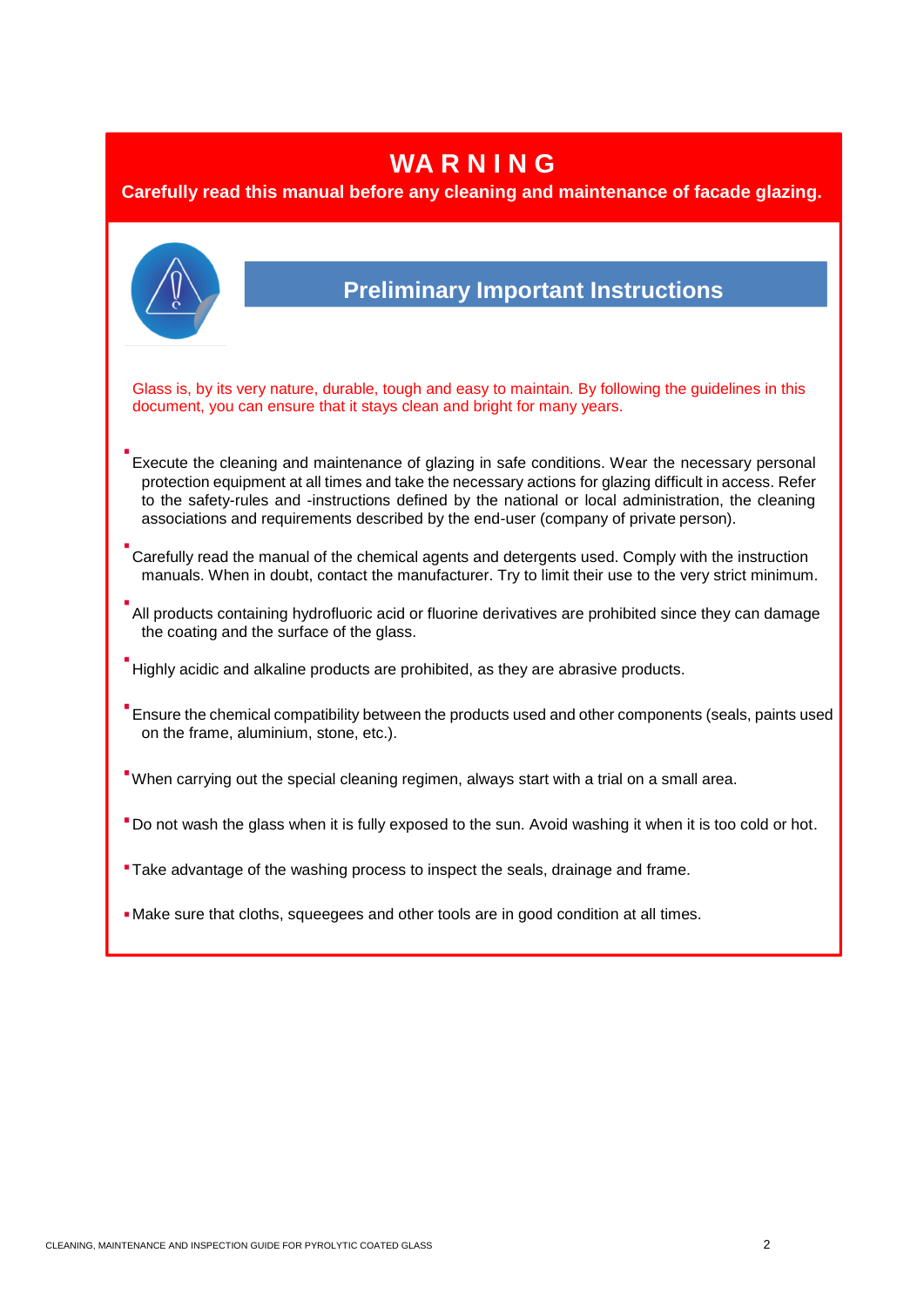### **CONTENTS**

- 1. [PRECAUTION DURING INSTALLATION](#page-4-0)
- 2. [PROTECTION OF GLAZING ON SITE](#page-4-1)
- 3. [GENERAL CLEANING REGIME](#page-5-0)
- 4. [GENERAL INSPECTION GUIDELINES](#page-6-0)
- 5. [SPECIAL INSTRUCTIONS FOR COATED GLASS](#page-7-0)
- 6. [PREVENTION](#page-7-1)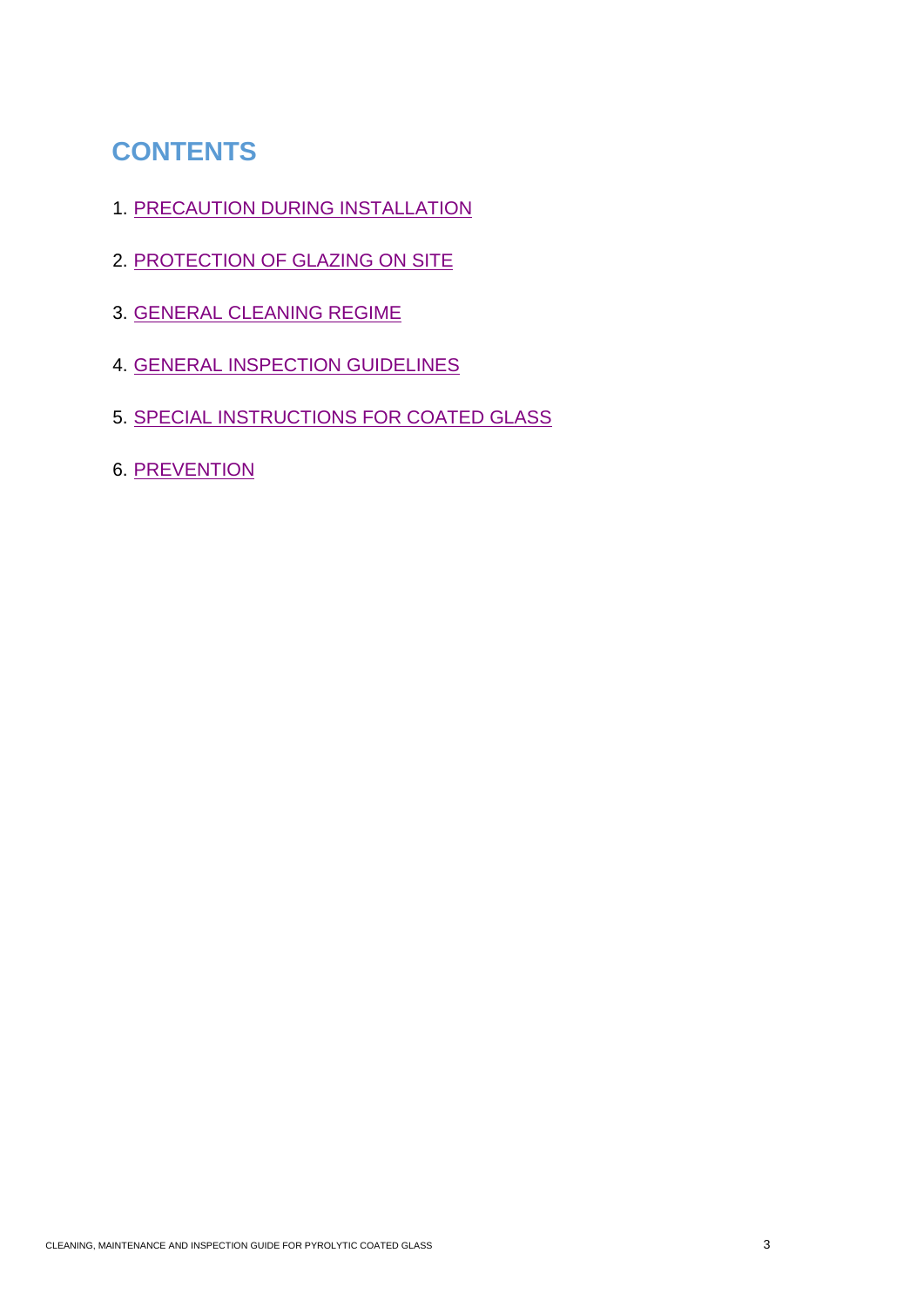### **1. PRECAUTION DURING INSTALLATION**

<span id="page-4-0"></span>When glass is cleaned for the first time after being installed, it may be particularly dirty or suffer from splashes of cement, rusty deposits or soldering stains. We recommend the following steps:

- Remove any label, adhesive cork or interlayers immediately after fitting the glazing. If there is any difficulty in doing so, solvents such as methanol, ethanol, isopropanol, acetone, trichloroethylene may be used.
- Fingerprints and grease or mastic stains can be removed with solvents such as acetone, ethanol or ammonia provided that these products do not attack the seals and penetrate into the rebate.
- Remove any trace of sealing compounds, putty, rust or cement using a specially designed scraper or a razor blade. before they harden on the glazing. There is a risk of scratching the glass, so take great care at all times.
- Avoid writing on the glass with chalks or any other instruments.
- Beware! Soldering stains destroy glazing: they must be replaced.
- Glazing should be cleaned once building work is completed.

### **2. PROTECTION OF GLAZING ON SITE**

<span id="page-4-1"></span>During construction work, glazing can suffer from splashes of cement, rusty deposits or soldering stains. Protecting glazing on-site is the best way of avoiding this kind of damages. Generally, glass that has been installed should be well protected.

• We recommend taping a plastic film to the aluminium column using masking-tape (see diagram). This will help to protect the glass (i.e. coated surface) and at the same time leave a gap between the glass coating and the plastic film, allowing the glass to "breathe".



• For other protection methods, such as self-adhesive film or roll-on film applications, user must verify its compatibility with the manufacturer. Care must be taken as some films applied directly onto the coating may leave residues, which would be difficult or impossible to remove later (especially those under longterm application or areas that are exposed to direct solar heat).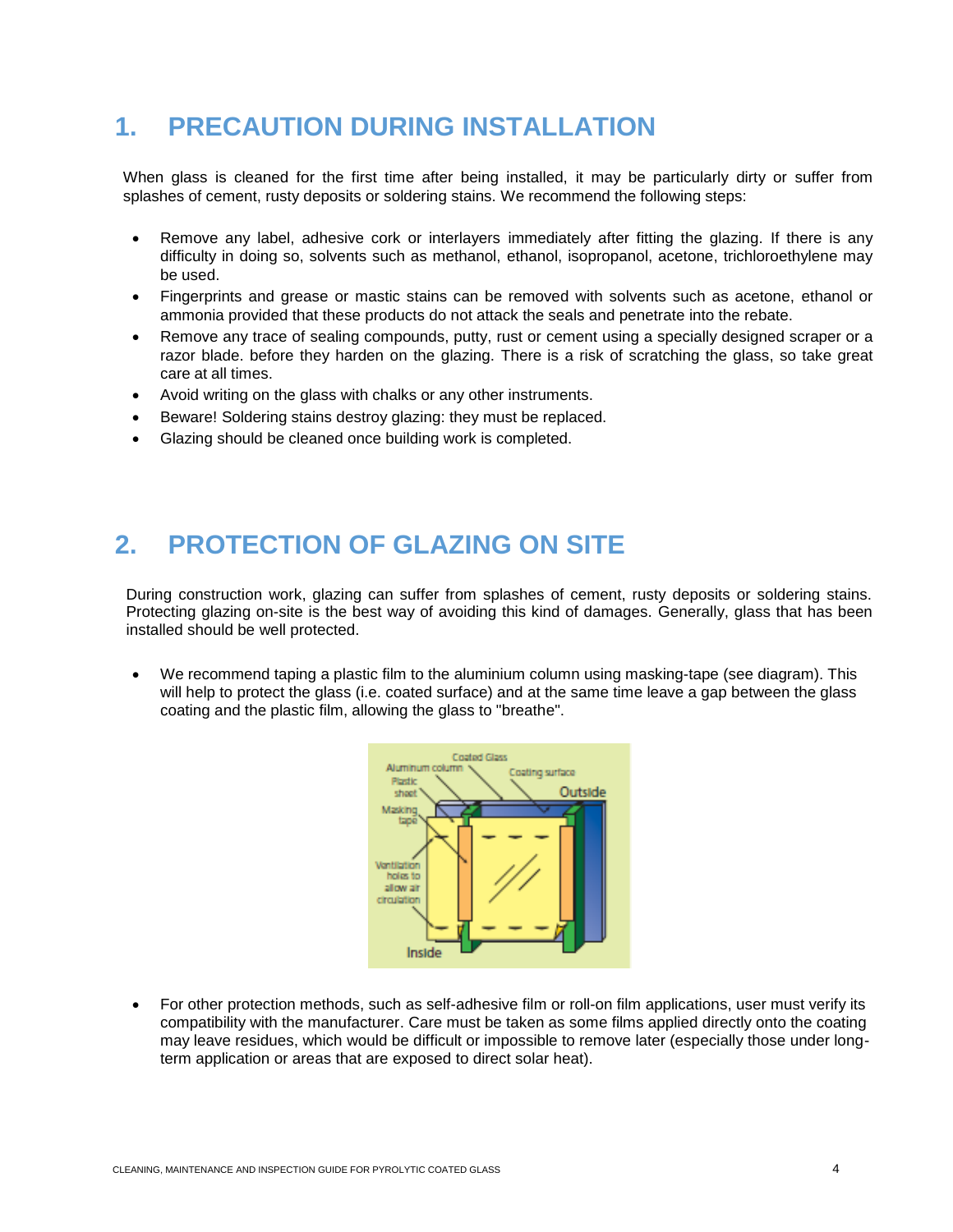### **3. GENERAL CLEANING REGIME**

<span id="page-5-0"></span>AGC's coated glass do not require the use of strong solvents for most cleaning routines, thus it will be beneficial in the long-term as your maintenance routine will be less costly and more environmentally conscious.

#### **FOR NORMAL CLEANING**

- In most cases, glass can be washed with plenty of clean water. Sometimes a bit of neutral detergent or an appropriate commercial cleaning product can be added to the water. A squeegee or specially designed cloths are also used.
- Once cleaned, the glass should be rinsed with clean water and wiped with a squeegee.

#### **FOR TOUGHER STAINS**

- In some cases if necessary, fingerprints, fat stains or putty can be removed with solvents such as: Acetone, Diluted Ammonia, Ethanol, and Isopropyl Alcohol.
- Remove oily spots and other organic pollution with solvents such as isopropyl alcohol or acetone applied with a soft, clean cloth.
- These solvents are safe to use provided they do not attack the gaskets, sealants or finishes of the window (to be tested before cleaning).
- Rinse thoroughly and follow through with the Normal Cleaning regime.
- To maintain the good condition of the coating no products like alkaline or acidic solutions may be used, especially those containing chlorine, sulfur, fluorine or alkalis.
- Cleaning by bleach is only recommended for glass side and not on the coated glass side.

#### **FOR DIFFICULT CLEANING**

- In areas with high level of pollution or for glasses which have not been cleaned regularly or which are still soiled after cleaning, the following can be used: A suspension of cerium oxide in clean water in a concentration varying between 50 and 160g/litre can be used to clean the uncoated glass side. Additionally, prior to using cerium oxide, hot water can be applied independently to the glass surface as the high temperature helps to lift stubborn stains.
- Wash glass with a soft cloth soaked in the solution using slight pressure. Never insist on local stains but clean the whole glass several times if necessary.
- Remember to rinse the glass thoroughly after treatment followed with the Normal Cleaning regime.
- Never use hard means of cleaning such as steel wool, razor blade, hard abrasive powder, etc.

#### **FREQUENCY**

How often the glass needs to be cleaned will depend on the surrounding environmental conditions and pollution levels. Glass gets dirtier in dusty, industrial areas, in areas with lots of road traffic, near the sea, and when it is not exposed to very much rain. Failure to take certain precautions when designing the facade or installing the glass can also play a role. (e.g.: ,a roof glazing shall have a minimum slope of 10° vs horizontal). Glass should be cleaned frequently enough so that the ordinary cleaning regimen described above is sufficient.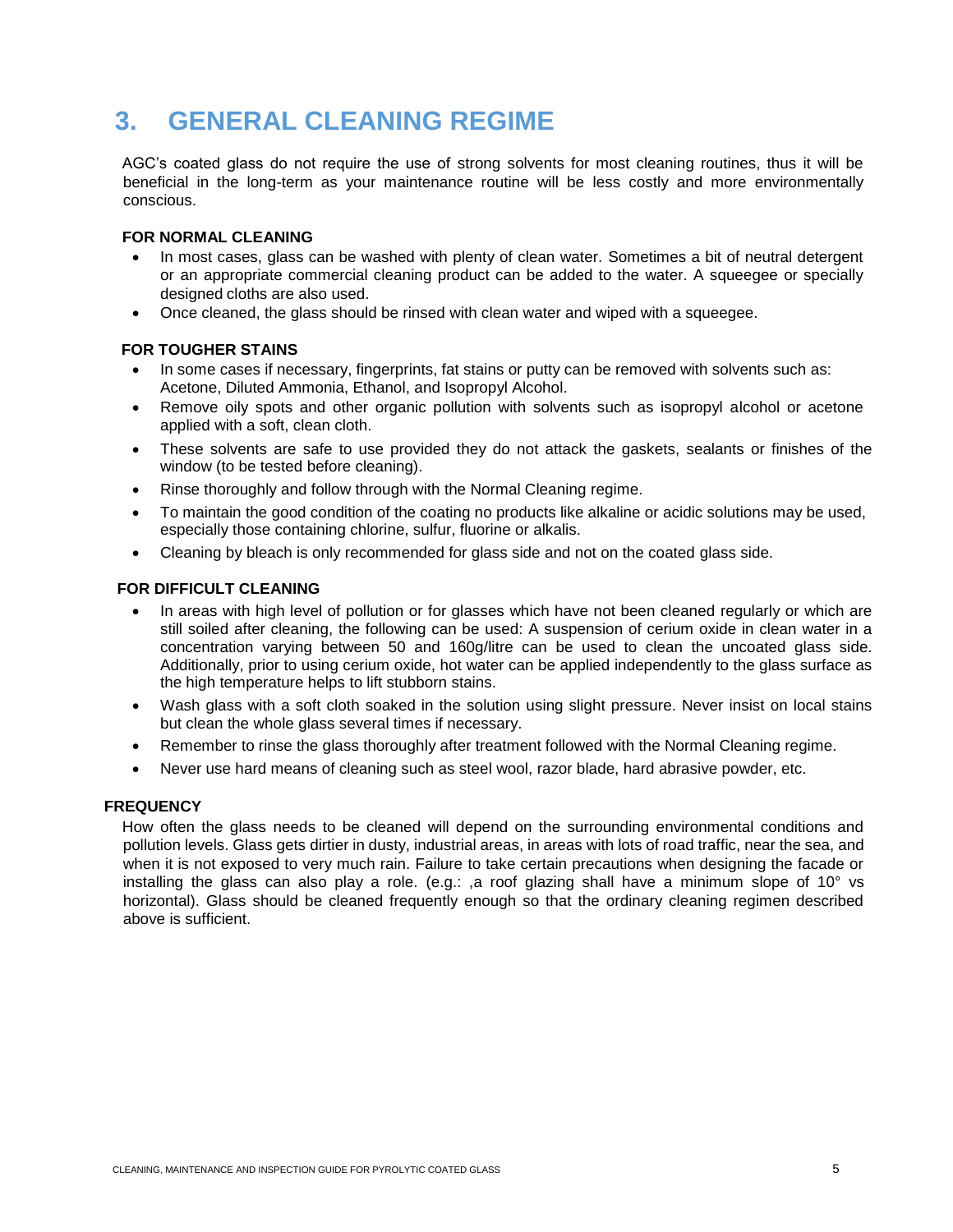#### **SQUEEGEE USAGE GUIDE**

Position 1- correct.

Position 2- incorrect usage position, Part A and B may scratch the coated surface. Position 3- incorrect usage position, Part C may scratch the coated surface.



### **4. GENERAL INSPECTION GUIDELINES**

#### **VISION IN GENERAL**

<span id="page-6-0"></span>At a distance of 3 meters, against a uniform light source AGC's solar control coated glass may show slight variations of color, both in transmission and reflection. These are considered normal and acceptable.



#### **SPANDRELS IN GENERAL**

Spandrel areas are to be viewed in reflection at a distance of 4.5 meters with a uniform background and with natural lighting conditions. Color and reflectance may vary slightly within this distance. Pinholes and scratches that are not readily apparent when observed in reflection are acceptable.

#### **PINHOLES IN VISION GLAZING**

Pinholes visible from 3 meters and measuring up to 3mm in diameter shall be acceptable. Pinholes with the diameter above 3mm are not acceptable.

#### **SCRATCHES IN VISION GLAZING**

Scratches visible from 3 meters and measuring up to 75mm in length shall be acceptable. Scratches over 75mm are generally not acceptable.